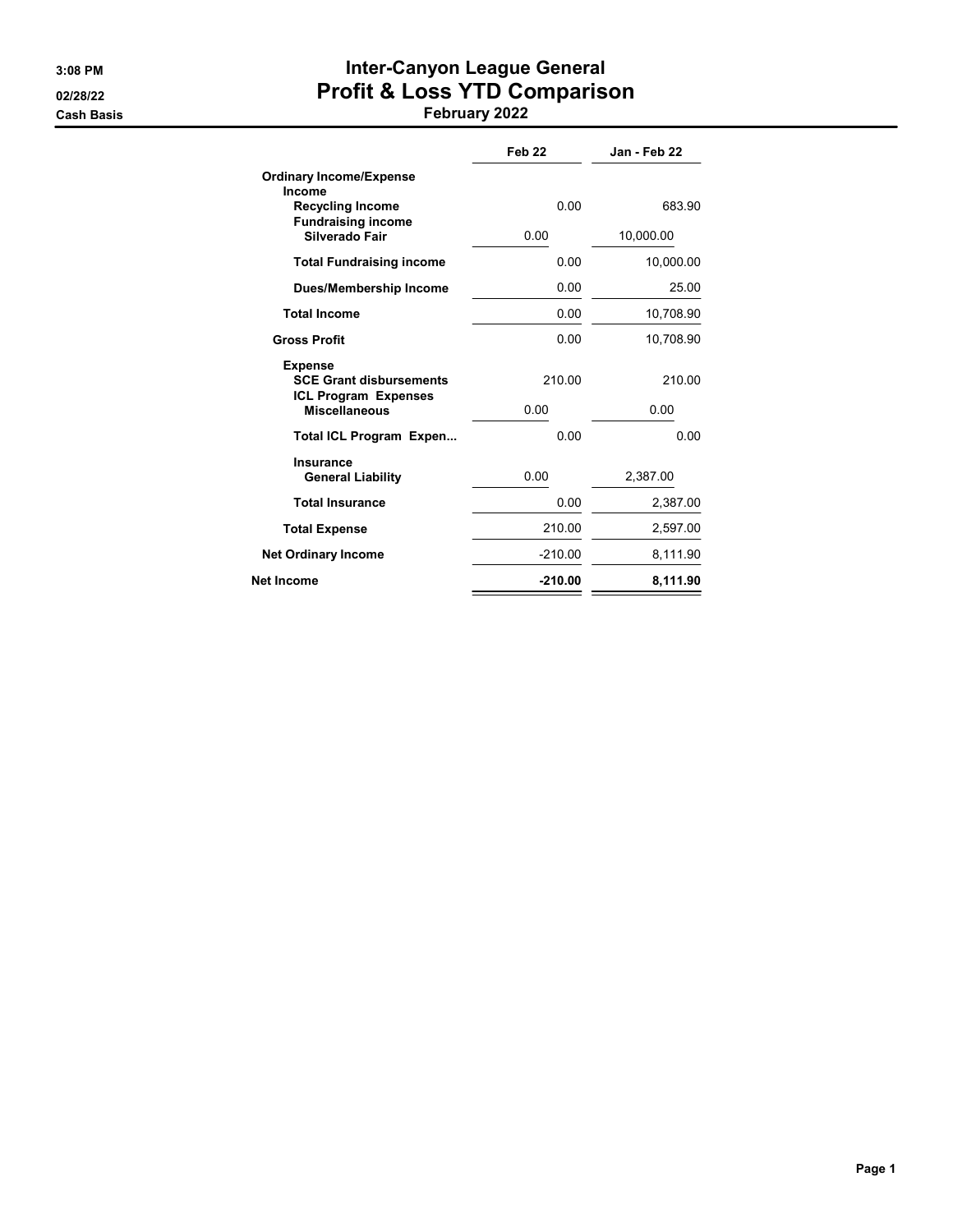## 3:07 PM **Inter-Canyon League General** 02/28/22 **Balance Sheet** Cash Basis **As of February 28, 2022**

|                                                                         | Feb 28, 22           |
|-------------------------------------------------------------------------|----------------------|
| <b>ASSETS</b>                                                           |                      |
| <b>Current Assets</b>                                                   |                      |
| <b>Checking/Savings</b>                                                 |                      |
| <b>Bond Fire Grant</b>                                                  | 104.98               |
| <b>Pioneer Acct SV - Resricted</b>                                      | 285.78               |
| <b>BofA Checking</b><br><b>CFF Grant</b>                                | -244.51              |
| <b>SCE Grant Medical Team</b>                                           | 3,406.07             |
| <b>Bank Reserve History Commit</b>                                      | 4,048.27             |
| <b>B</b> of A Restricted                                                | 12,450.21            |
| <b>BofA Checking - Other</b>                                            | 24,570.03            |
| <b>Total BofA Checking</b>                                              | 44,230.07            |
| <b>Total Checking/Savings</b>                                           | 44,620.83            |
| <b>Total Current Assets</b>                                             | 44,620.83            |
| <b>Fixed Assets</b><br><b>Equipment</b>                                 |                      |
| <b>CFF Repeater Grant</b>                                               | 9,244.51             |
| <b>Accumulated Depreciation</b>                                         | $-12,579.77$         |
| <b>Comm on C&amp;F Purchases</b><br><b>OC Comm Foundation Purchases</b> | 8,088.53<br>4,029.01 |
| <b>Equipment - Other</b>                                                | 517.39               |
|                                                                         |                      |
| <b>Total Equipment</b>                                                  | 9,299.67             |
| <b>Total Fixed Assets</b>                                               | 9,299.67             |
| <b>Other Assets</b>                                                     |                      |
| Due from Santiago Fire Relief                                           | 717.06               |
| <b>Total Other Assets</b>                                               | 717.06               |
| <b>TOTAL ASSETS</b>                                                     | 54,637.56            |
| <b>LIABILITIES &amp; EQUITY</b><br><b>Equity</b>                        |                      |
| <b>Opening Bal Equity</b>                                               | 179.73               |
| <b>Unrestricted Net Assets</b>                                          | 46,345.93            |
| <b>Net Income</b>                                                       | 8,111.90             |
| <b>Total Equity</b>                                                     | 54,637.56            |
| <b>TOTAL LIABILITIES &amp; EQUITY</b>                                   | 54,637.56            |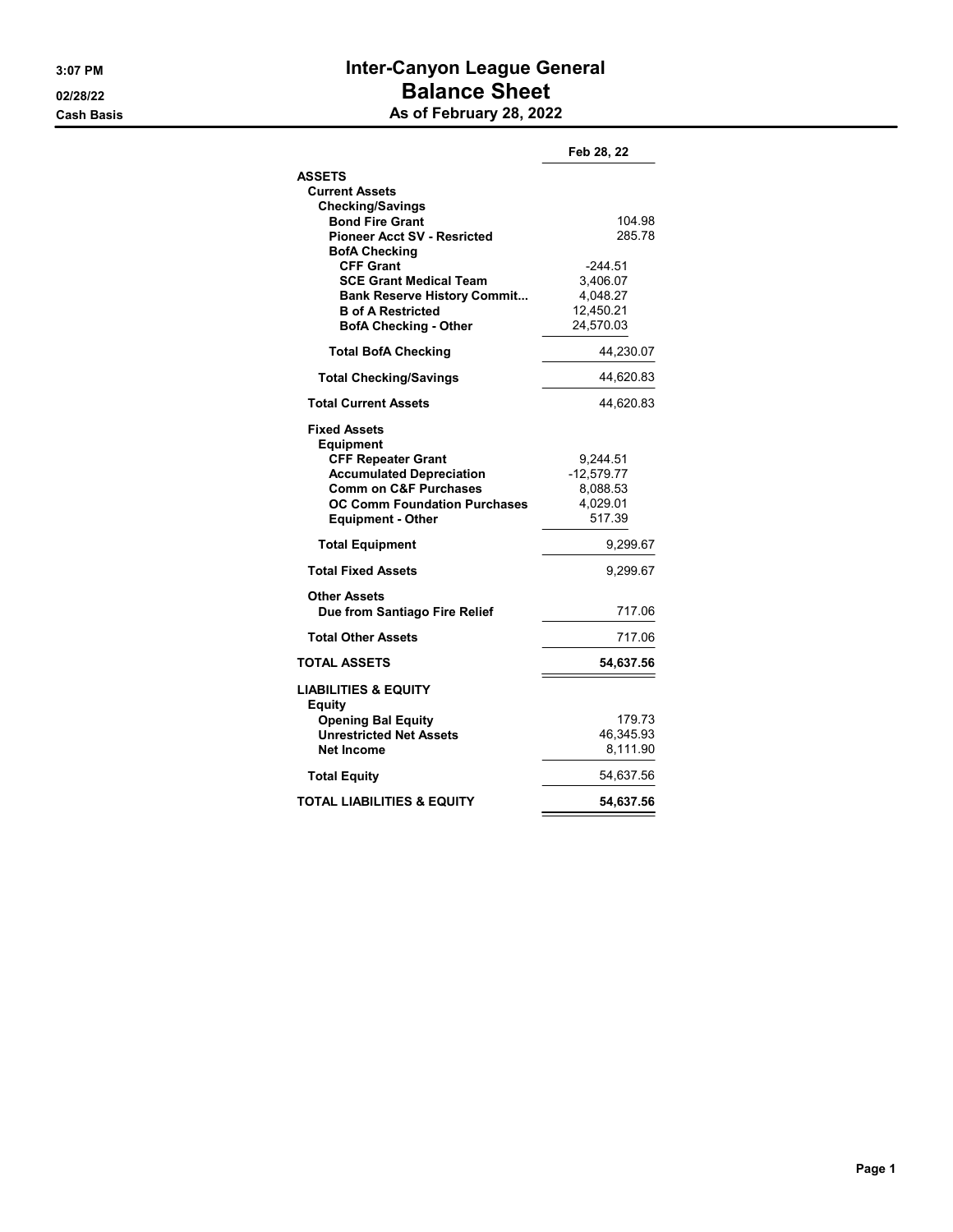#### 3:11 PM Canyon Watch 02/28/22 **Profit & Loss YTD Comparison** Cash Basis February 2022

|                                                                             | Feb 22 | Jan - Feb 22 |
|-----------------------------------------------------------------------------|--------|--------------|
| Income                                                                      | 0.OO   | 0.OO         |
| <b>Expense</b><br><b>Canyon Watch Expenses</b><br><b>Repeater equipment</b> | 0.00   | 965.71       |
| Total Canyon Watch Expen                                                    | 0.00   | 965.71       |
| <b>Total Expense</b>                                                        | 0.00   | 965.71       |
| Net Income                                                                  | 0.00   | -965.71      |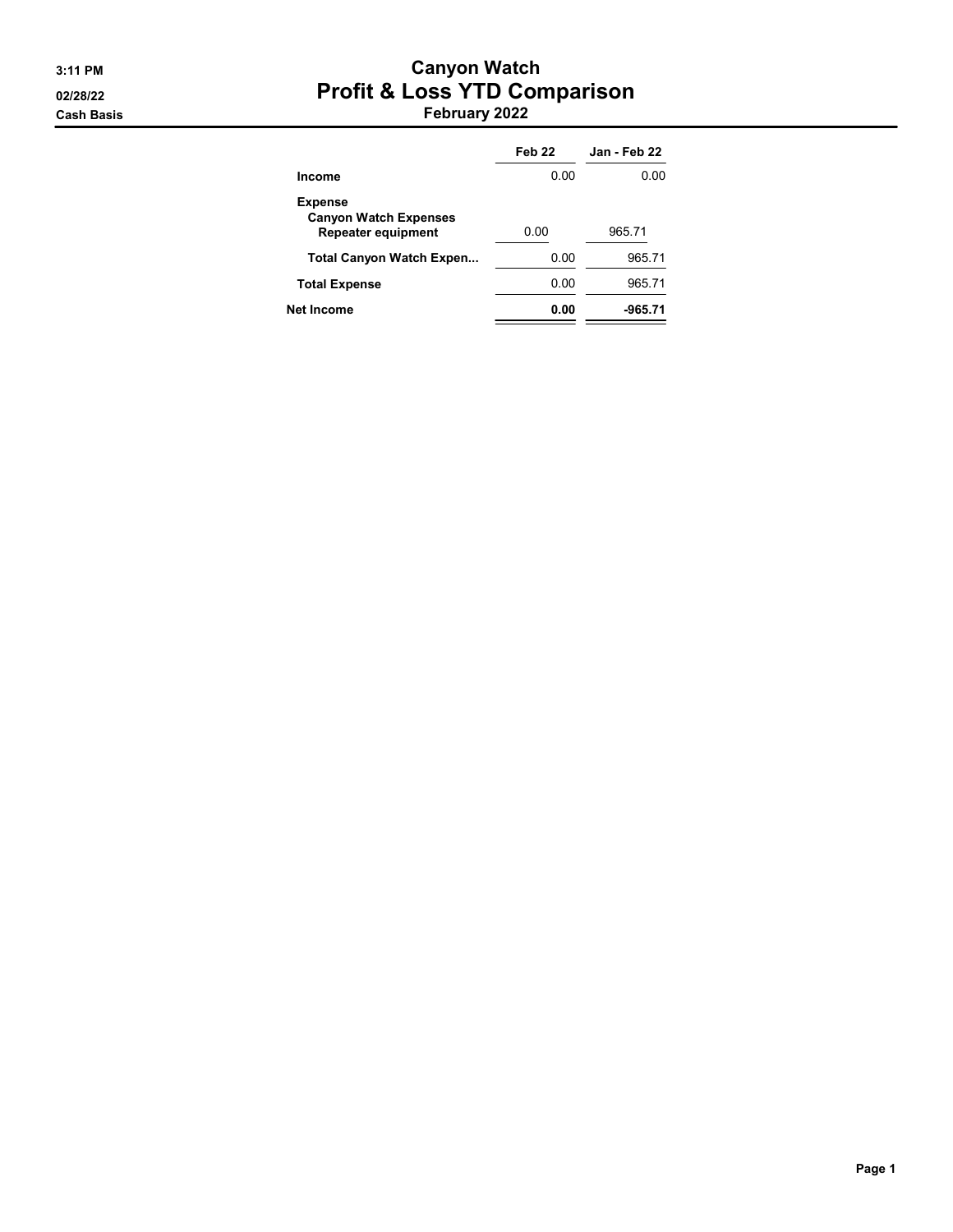## 3:10 PM Canyon Watch 02/28/22 **Balance Sheet** Cash Basis **As of February 28, 2022**

|                                                                                                                                                              | Feb 28, 22            |
|--------------------------------------------------------------------------------------------------------------------------------------------------------------|-----------------------|
| <b>ASSETS</b><br><b>Current Assets</b><br><b>Checking/Savings</b><br><b>BofA</b> - Checking<br><b>Gene Robinson Memorial Fund</b><br>BofA - Checking - Other | 800.00<br>2,460.28    |
| <b>Total BofA - Checking</b>                                                                                                                                 | 3,260.28              |
| <b>Total Checking/Savings</b>                                                                                                                                | 3,260.28              |
| <b>Total Current Assets</b>                                                                                                                                  | 3,260.28              |
| <b>TOTAL ASSETS</b>                                                                                                                                          | 3,260.28              |
| <b>LIABILITIES &amp; EQUITY</b><br>Equity<br><b>Unrestricted Net Assets</b><br><b>Net Income</b>                                                             | 4,225.99<br>$-965.71$ |
| <b>Total Equity</b>                                                                                                                                          | 3,260.28              |
| <b>TOTAL LIABILITIES &amp; EQUITY</b>                                                                                                                        | 3,260.28              |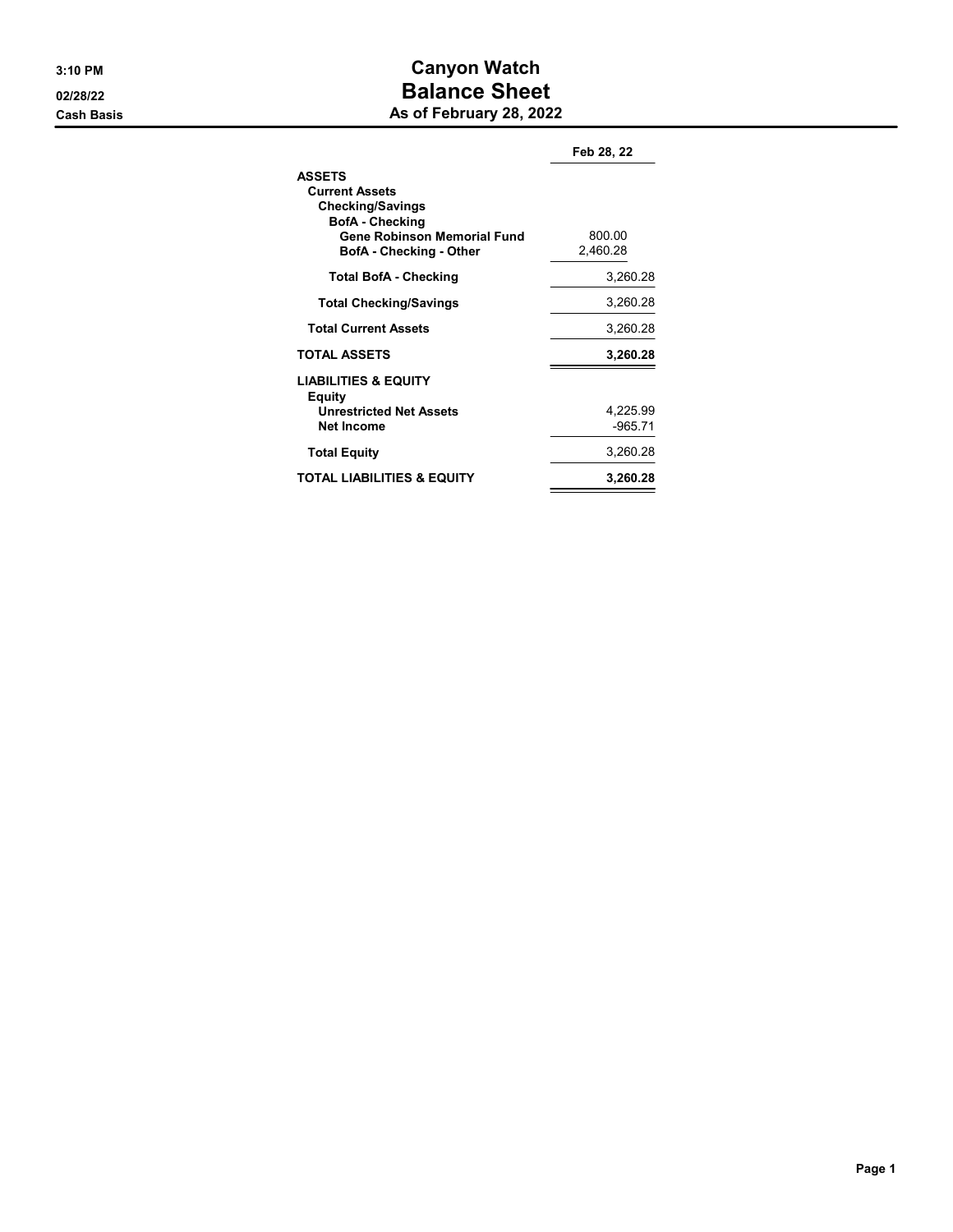#### 3:14 PM **Friends of Silverado Library** 02/28/22 **Profit & Loss YTD Comparison** Cash Basis February 2022

|                                             | Feb <sub>22</sub> | Jan - Feb 22 |
|---------------------------------------------|-------------------|--------------|
| <b>Other Income/Expense</b><br>Other Income |                   |              |
| <b>Interest Income</b>                      | 0.11              | 0.21         |
| <b>Total Other Income</b>                   | 0.11              | 0.21         |
| <b>Net Other Income</b>                     | 0.11              | 0.21         |
| Net Income                                  | 0.11              | በ 21         |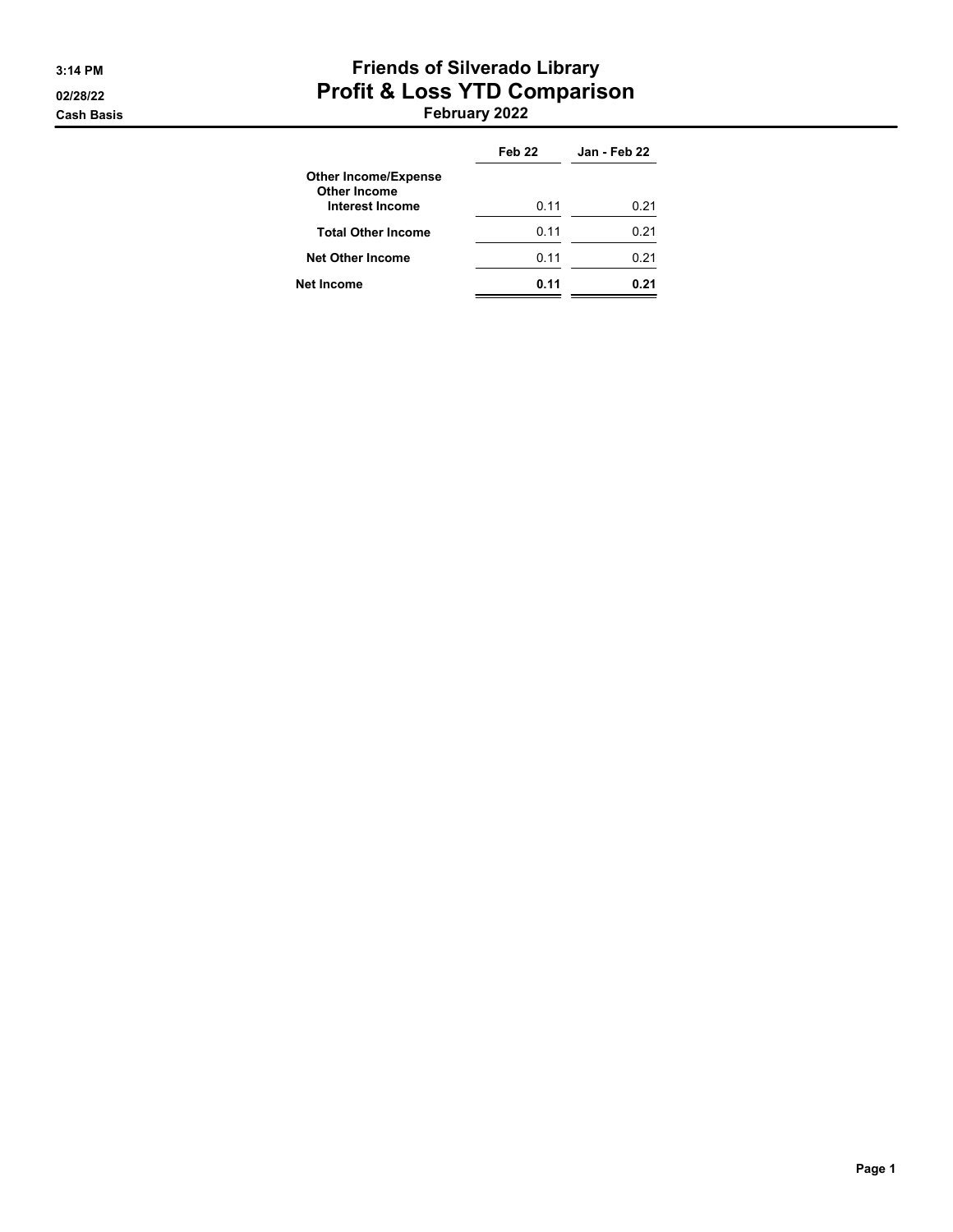## 3:14 PM Friends of Silverado Library o2/28/22 **Balance Sheet** Cash Basis **As of February 28, 2022**

|                                                                                                                                             | Feb 28, 22                      |
|---------------------------------------------------------------------------------------------------------------------------------------------|---------------------------------|
| <b>ASSETS</b><br><b>Current Assets</b><br><b>Checking/Savings</b><br><b>Petty Cash</b><br><b>BofA</b> - Checking<br><b>BofA</b> - Liquid CD | 75.00<br>38,446.85<br>12,200.12 |
| <b>Total Checking/Savings</b>                                                                                                               | 50,721.97                       |
| <b>Accounts Receivable</b><br><b>Accounts Receivable</b>                                                                                    | -700.00                         |
| <b>Total Accounts Receivable</b>                                                                                                            | $-700.00$                       |
| <b>Total Current Assets</b>                                                                                                                 | 50,021.97                       |
| <b>Fixed Assets</b><br><b>Storage Trailer</b>                                                                                               | 1,000.00                        |
| <b>Total Fixed Assets</b>                                                                                                                   | 1,000.00                        |
| <b>TOTAL ASSETS</b>                                                                                                                         | 51,021.97                       |
| <b>LIABILITIES &amp; EQUITY</b><br><b>Equity</b><br><b>Unrestricted Net Assets</b><br>Net Income                                            | 51.021.76<br>0.21               |
| <b>Total Equity</b>                                                                                                                         | 51,021.97                       |
| <b>TOTAL LIABILITIES &amp; EQUITY</b>                                                                                                       | 51,021.97                       |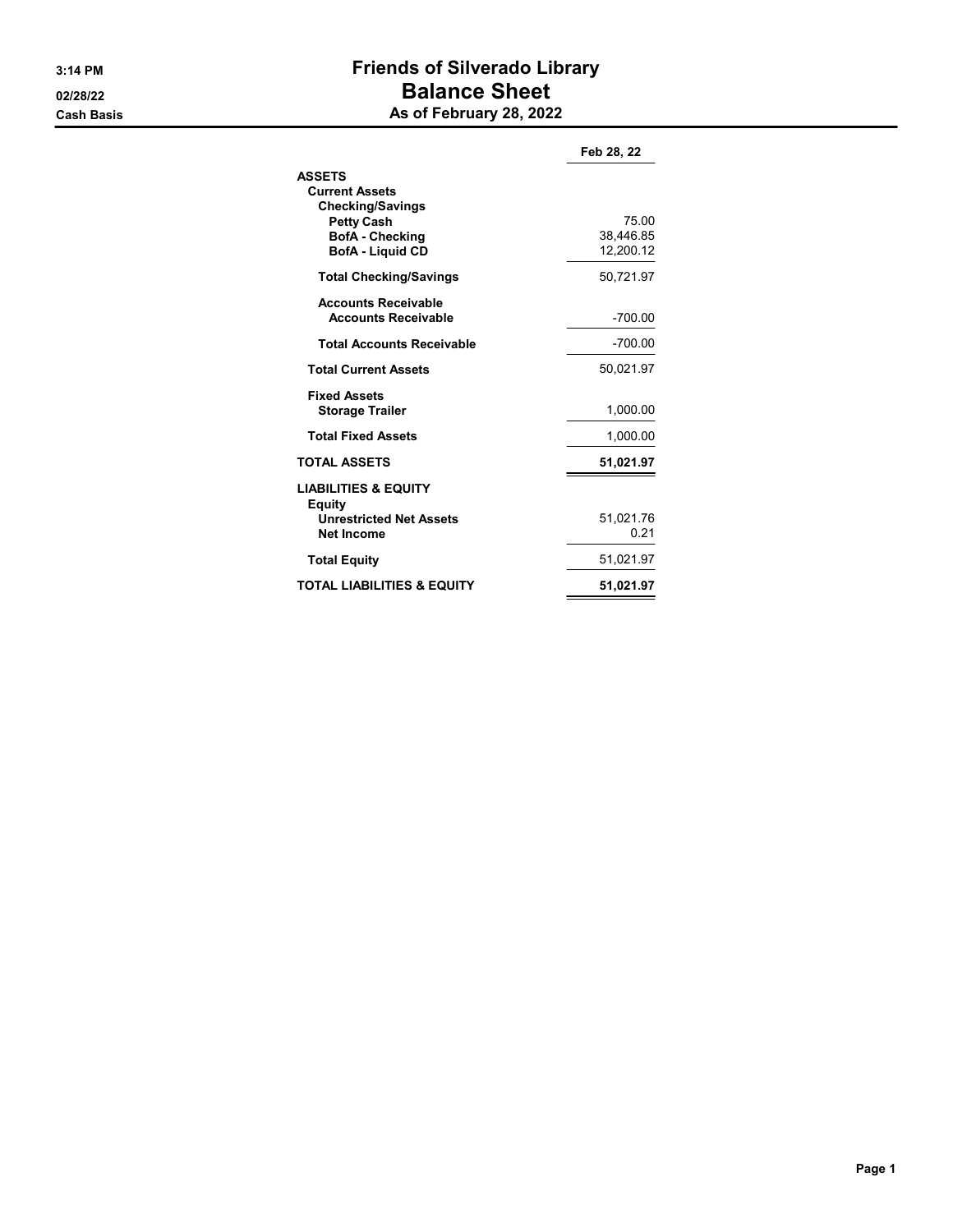# 3:19 PM Santiago Fire Relief Fund 02/28/22 **Profit & Loss YTD Comparison**

Cash Basis February 2022

|                                                                                                                               | Feb <sub>22</sub> | Jan - Feb 22 |
|-------------------------------------------------------------------------------------------------------------------------------|-------------------|--------------|
| <b>Ordinary Income/Expense</b><br><b>Expense</b><br><b>Cash Distributions</b><br><b>Winter Storm</b><br><b>Infrastructure</b> | 0.00              | 2.295.00     |
| <b>Total Winter Storm</b>                                                                                                     | 0.00              | 2,295.00     |
| <b>Total Cash Distributi</b>                                                                                                  | 0.00              | 2,295.00     |
| <b>Total Expense</b>                                                                                                          | 0.00              | 2.295.00     |
| <b>Net Ordinary Income</b>                                                                                                    | 0.00              | $-2.295.00$  |
| Net Income                                                                                                                    | 0.00              | $-2,295.00$  |